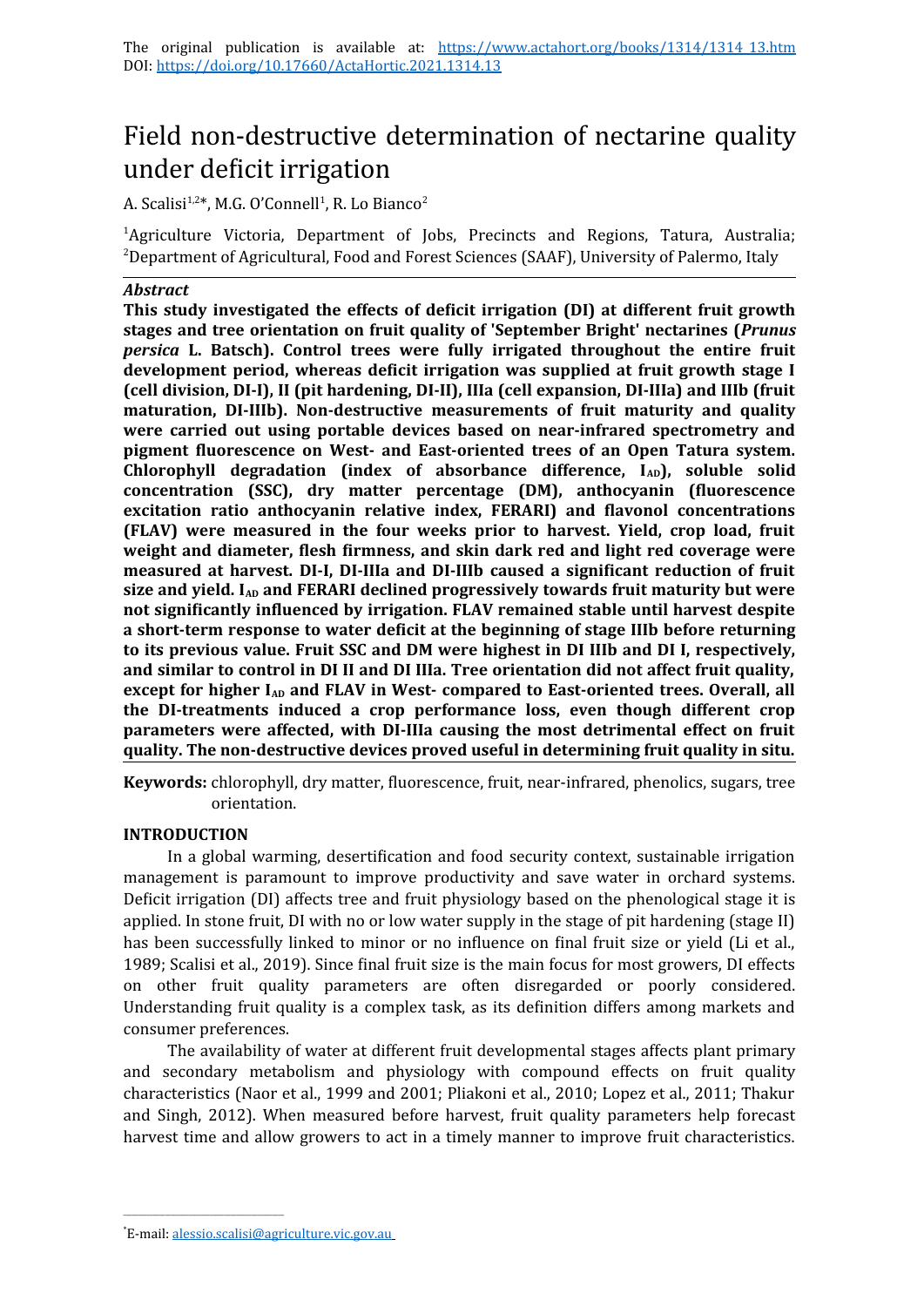Harvest time is driven by maturity indices that vary among crops and traditional quality parameters can be destructively assessed at harvest. In peach and nectarine, flesh firmness, ground colour, soluble solid concentration (SSC) and titratable acidity have been widely linked to fruit maturity (Crisosto, 1994; Infante, 2012). However, since their standard determination needs fruit destructive analyses, non-invasive portable spectrometers have been tested to determine fruit quality traits directly in the field. Subedi et al. (2006) used a handheld short-wave near-infrared device equipped with a silicon diode detector and a tungsten halogen light source to determine SSC and dry matter concentration (DM). Ziosi et al., (2008), studied the relationship of the index of absorbance difference  $(I_{AD})$  obtained with a DA-meter to chlorophyll- $a$  and ethylene production. During maturation the value of  $I_{AD}$ slowly decreases as chlorophyll is degraded. Furthermore, Cerovic et al. (2008) used a noncontact autofluorescence optical device for the estimation of phenolics by fruit fluorescence.

This work aimed to investigate the effects of deficit irrigation at different stages of fruit development and tree orientation on nectarine fruit quality traits using portable field devices prior to harvest.

#### **MATERIALS AND METHODS**

#### **Experimental design**

The experiment was conducted in 2018 at the research station of Agriculture Victoria, Tatura, Australia (36°26′7.2″ S and 145°16′8.4″ E, 113 m a.s.l.). Four-year old 'September Bright' nectarine (*Prunus persica* L. Batsch) trees trained to an Open Tatura system (2,222 trees/ha) along North–South orientated rows were subjected to full irrigation (control) and deficit irrigation (DI) at fruit developmental stages I (cell division, DI-I), II (pit hardening, DI-II), IIIa (cell expansion, DI-IIIa) and IIIb (fruit maturation, DI-IIIb). Control trees were irrigated to 100 % of crop evapotranspiration, whereas DI trees were supplied a volume of water ranging from 0 to 40 % of the control trees at each stage. Within a randomised-block designed experiment, three blocks were selected for measurements of crop parameters. The experimental orchard had a clay loam soil texture, trees were fertigated and thinned at the start of fruit developmental stage I and summer-pruned in stage II.

## **Determination of crop parameters**

September Bright is a late-maturing yellow-fleshed/red skin nectarine cultivar that reaches its ripening stage in early March in the Southern Hemisphere. The fruit of this cultivar have a predominantly dark-red cover colour, with occasional light-red areas, and a ground yellow colour is only evident in small portions of the fruit. Fruit quality parameters were non-destructively measured in situ on the West- and East-oriented trees of the Open Tatura training system, on a total of 72 trees, on three fruit per tree. Fruit were measured on the inside of the Open Tatura canopies, hence measured fruit in West-oriented trees received more sunlight in the morning, whereas measured fruit in East-oriented trees received more sunlight in the afternoon. Measurements were carried out at weekly intervals starting at 26 days before harvest (DBH) and ending with harvest.

Soluble solid concentration (SSC) and dry matter percentage (DM) were estimated with a Felix F-750 NIR portable spectrometer (Felix Instruments, Camas, WA, USA) using models based on the association between the second derivative of the absorbance in the 729  $-975$  nm spectrum and destructively determined SSC and DM (fruit  $N = 85$ ).

Chlorophyll degradation was measured using a DA-meter (TR Turoni, Forlì, Italy) on two opposite sides of each fruit and expressed as index of absorbance difference  $(I_{AD})$ calculated from absorbance measurements at 670 and 720 nm wavelengths. In 'September

<sup>\*</sup>E-mail: [alessio.scalisi@agriculture.vic.gov.au](mailto:alessio.scalisi@agriculture.vic.gov.au)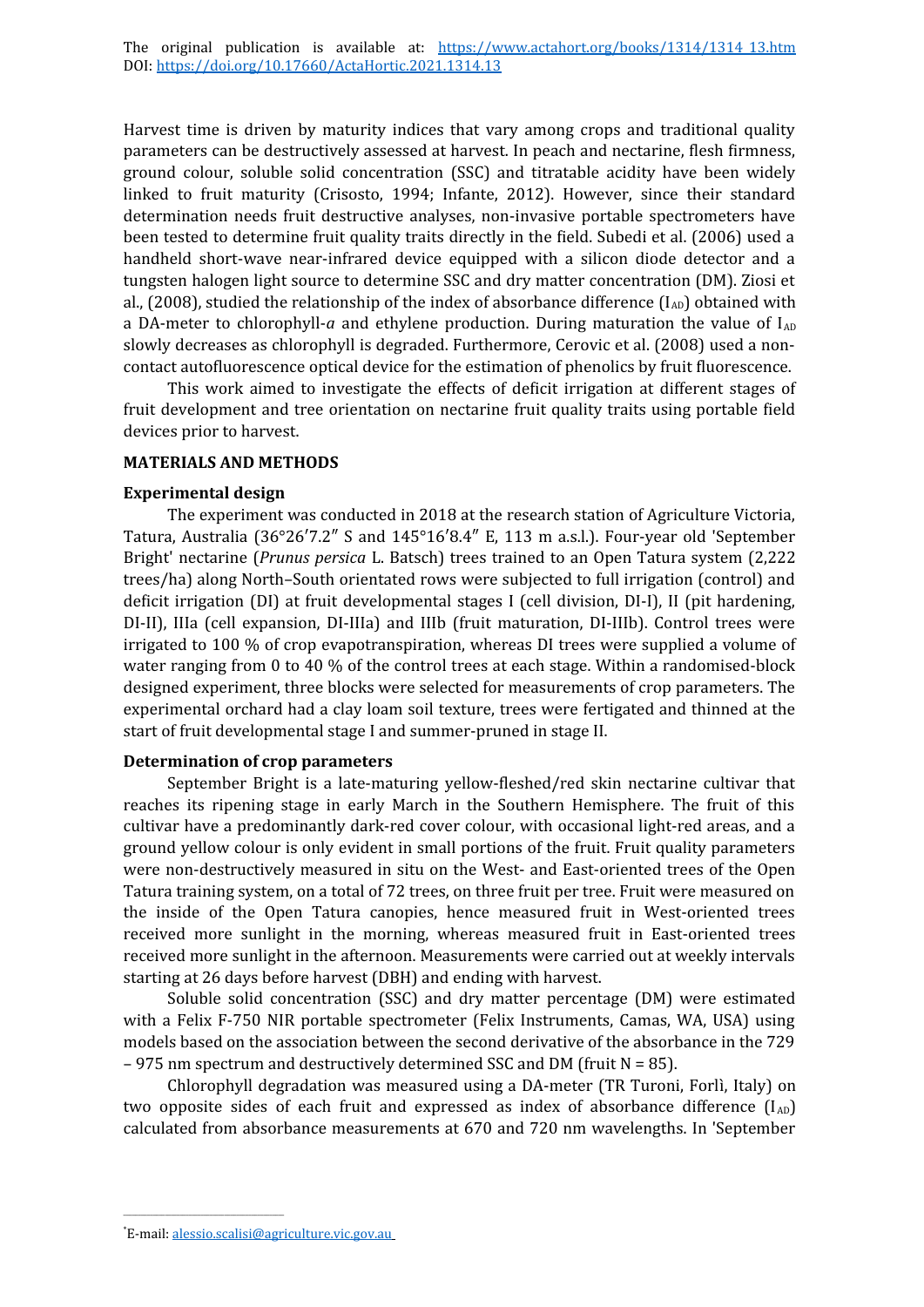Bright' nectarine, fruit are considered ready to harvest at  $I_{AD}$  between 1.20 and 0.50 (Horticulture Industry Network, 2019).

Anthocyanin and flavonol concentrations were estimated using a Multiplex® 3 handheld device (Force A, Orsay, France). This device is an improved version of the one used by Cerovic et al. (2008) equipped with Red-Blue-Green (RGB) matrices light sources at 470 nm (blue), 516 nm (green) and 635 nm (red), and three fluorescence detectors for yellow (YF), red (RF) and far-red (FRF) (Baluja et al., 2012). Anthocyanins and flavonols were expressed as fluorescence excitation ratio anthocyanin relative index (FERARI) and flavonol index (FLAV), respectively, calculated as reported by Baluja et al. (2012) and Bahar et al. (2012).

Fruit were harvested on 3 March 2018 and brought to the laboratory to determine yield, crop load, fruit weight, fruit diameter, flesh firmness, and dark and light red coverage using a commercial fruit grader equipped with optical sensors (Compac InVision 9000, Compac Sorting Equipment Ltd, Australia) and a near infra-red (NIR) reflectance spectrometer (Taste Technologies Ltd, New Zealand).

## **Crop performance**

The overall crop performance was assessed for DI fruit in relation to control. A performance index of DI-I, DI-II, DI-IIIa and DI-IIIb fruit was calculated for each measured crop parameter as the ratio of its measured value to the control (i.e. DI crop parameter / control crop parameter). The overall crop performance index (CPI) was estimated by calculating the weighted average of all the performance indices for each parameter, using weights (W) based on the subjective assessment of the importance of each parameter for crop profitability in the regional context of the Goulburn Valley (i.e. ranging from 1, slightly important, to 5, very important). The following W values were used for each parameter: yield [W=5], crop load [W=3], fruit diameter [W=5], flesh firmness [W=3], dark red coverage [W=3], light red coverage  $[W=1]$ , SSC  $[W=4]$ , dry matter  $[W=1]$ ,  $I_{AD}$   $[W=3]$ , FLAV  $[W=1]$  and FERARI [W=1]. Fruit weight was not considered in this analysis as it is highly correlated to fruit diameter. Crop performance loss (CPL) was calculated for each DI treatment as the difference between 1 (i.e. CPI of control fruit) and the CPI of each DI treatment.

## **Statistical analysis**

Data were analysed by analysis of variance (ANOVA) using SYSTAT (Systat software Inc., Chicago, Illinois, USA) procedures. The F-750 Model Builder software (Felix Instruments, v1.3.0.177) was used to conduct a partial least squares (PLS) regression analysis for the SSC and DM models. SigmaPlot procedures (Systat software Inc., Chicago, Illinois, USA) were used for the cross-validation of SSC and DM regression models.

## **RESULTS AND DISCUSSION**

## **Fruit quality and crop parameters**

Deficit irrigation at different fruit developmental stages significantly affected yield, fruit weight and diameter, flesh firmness, and dark red and light red coverage (Table 1). The same parameters were not significantly different in West- and East-oriented trees. DI-IIIb caused over 50% of yield loss compared to control trees. This result was driven by a reduced fruit weight (and diameter), as crop load was not significantly affected by deficit irrigation at any of the stages (Table 1). DI-I and DI-IIIa also led to a decrease of yield, fruit diameter and weight, although not as pronounced as for DI-IIIb. The only DI treatment that did not significantly affect yield, fruit weight and diameter was DI-II, in line with literature on nectarine (Naor et al., 1999; 2001). Flesh firmness was slightly reduced when deficit

<sup>\*</sup>E-mail: [alessio.scalisi@agriculture.vic.gov.au](mailto:alessio.scalisi@agriculture.vic.gov.au)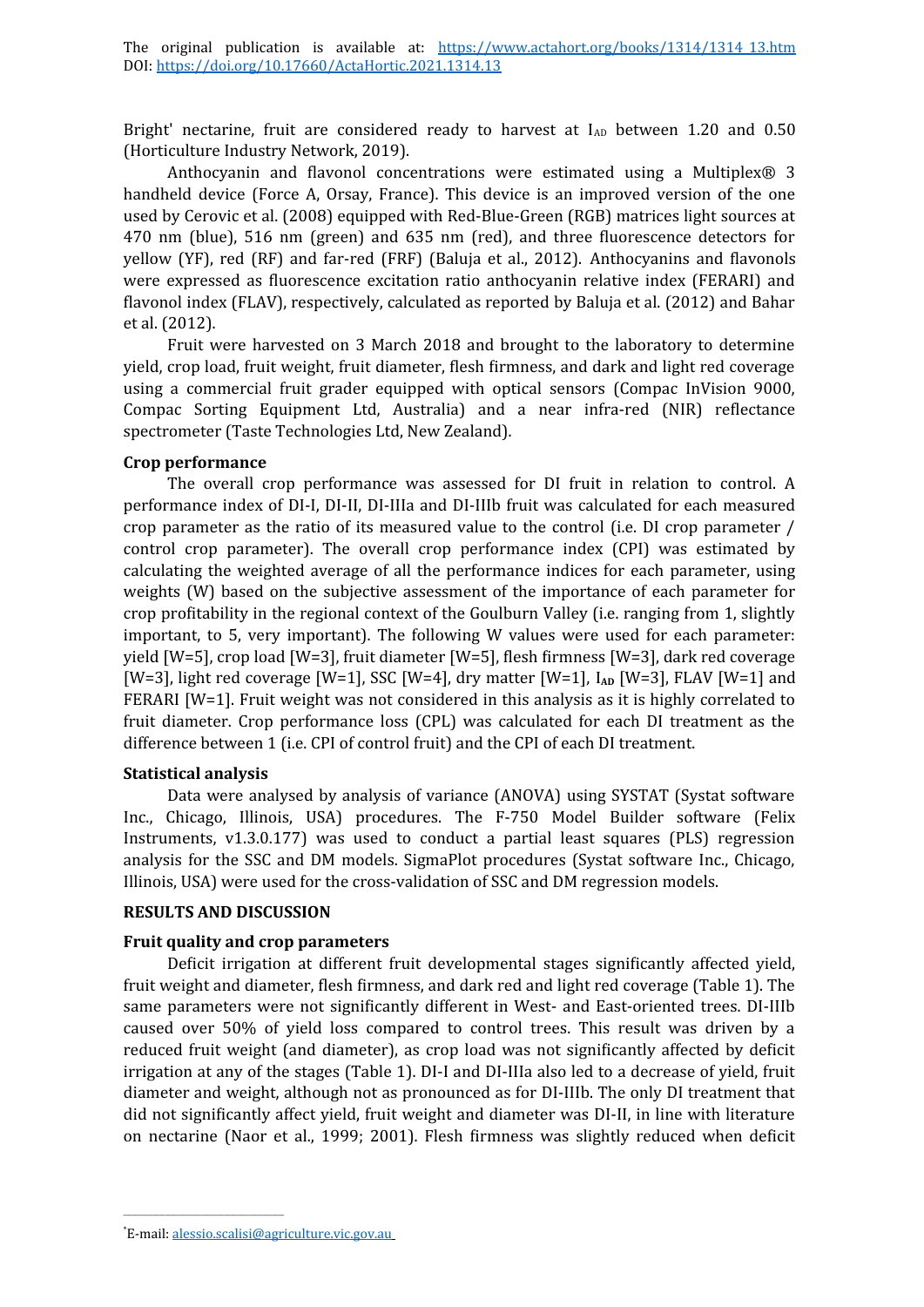irrigation was applied at stage II and IIIa compared to the control, meaning that these two deficit irrigation strategies might lead to an earlier fruit maturity. In contrast, DI-IIIb induced an increase in flesh firmness that might reflect delayed ripening, as previously observed by Lopez et al. (2011) when no irrigation was applied in stage III in the late peach 'Ryan Sun'. Fruit skin dark red coverage was increased by DI-II, DI-IIIa and DI-IIIb, with the latter inducing the strongest effect (i.e. highest %). Conversely, the light red coverage was not affected from deficit irrigation in stage IIIb, but instead dropped in DI-II and DI-IIIa fruit.

In line with previous studies on nectarine (Pliakoni and Nanos, 2010; Thakur and Singh, 2012), deficit irrigation produced an overall significant effect on SSC and DM, with DI-IIIb trees yielding fruit with the highest SSC and DM at harvest, followed by DI-I (Figure 1A and B). DI-II and DI-IIIa did not significantly affect SSC and DM, despite the latter yielding smaller fruit (Table 1). Therefore, DI-IIIa fruit had a similar water content (i.e. as dry matter is not significantly different) but a likely lower import of non-structural carbohydrates when compared to control fruit. This confirms that fruit size only partly explains the variation in sugars by dilution/concentration, in line with the findings from Lopresti et al. (2015) who found that fruit mass has little effect on sucrose (i.e. the most relevant sugar in nectarine) concentration. In DI-IIIb fruit, SSC and DM started to be significantly higher than control trees at 12 DBH, whereas in DI-I only at 5 DBH (Figure 1A and B), with the former being likely subjected to a sugar concentration effect due to low cell number. Tree orientation did not influence SSC (i.e. SSC in West trees =  $16.2 \pm 0.19$  °Brix cf. East trees =  $16.0 \pm 0.18$  °Brix,  $P = 0.483$ , but generated a significant effect on DM, with fruit from West-oriented trees having the highest DM, thus the lowest water content at harvest (i.e. DM in West trees = 18.3 ± 0.22 % cf. East trees = 17.7 ± 0.24 %, *P* = 0.003). This may have been due to differences in fruit temperature in response to light exposure in the morning and afternoon.

| each column at P < 0.05   Tukey S test). |                    |                         |                               |                                  |                                   |                             |                              |  |
|------------------------------------------|--------------------|-------------------------|-------------------------------|----------------------------------|-----------------------------------|-----------------------------|------------------------------|--|
| <b>Irrigation</b><br>treatment           | Yield<br>(kg/tree) | Crop load<br>(No fruit) | <b>Fruit</b><br>weight<br>(g) | <b>Fruit</b><br>diameter<br>(mm) | <b>Flesh</b><br>firmness<br>(kgf) | Dark red<br>coverage<br>(%) | Light red<br>coverage<br>(%) |  |
| Control                                  | 19.6a              | 183                     | 109 a                         | 57.7 a                           | 5.8 <sub>b</sub>                  | 56.3 cd                     | 11.2ab                       |  |
| $DI-I$                                   | 13.8 <sub>b</sub>  | 156                     | 88 b                          | 53.2 <sub>b</sub>                | 5.9 <sub>b</sub>                  | 50.0 <sub>d</sub>           | 12.1a                        |  |
| DI-II                                    | 17.9a              | 162                     | 111 a                         | 58.2 a                           | 5.4c                              | 64.9 ab                     | 9.7 <sub>b</sub>             |  |
| DI-Illa                                  | 13.7 <sub>b</sub>  | 148                     | 93 <sub>b</sub>               | 54.4 b                           | 5.4c                              | 62.6 bc                     | 9.7 <sub>b</sub>             |  |
| DI-IIIb                                  | 9.6c               | 156                     | 62 c                          | 46.7 c                           | 6.7 a                             | 70.0a                       | 12.6a                        |  |

Table 1. Fruit quality parameters obtained at harvest in 'September Bright' nectarine trees under full irrigation (control) and deficit irrigation at stages I (DI-I), II (DI-II), IIIa (DI-IIIa) and IIIb (DI-IIIb). Different letters indicate significant differences within each column at *P* < 0.05 (Tukey's test).

Overall,  $I_{AD}$  steadily decreased starting from 19 DBH until harvest (Figure 1C) as chlorophyll slowly degraded in the fruit as per studies on other nectarine cultivars (Reig et al., 2012; Bonora et al., 2013). None of the deficit irrigation treatments showed significant differences compared to control fruit; however, DI-I always maintained the highest  $I_{AD}$ , suggesting a slight delay in maturation compared to other DI treatments. At harvest, DI-IIIb fruit reached similar  $I_{AD}$  levels to DI-I, as the ongoing deficit in stage IIIb eventually slowed down maturation. Delayed maturity was previously observed in peach when no irrigation was supplied in stage III (Lopez et al., 2011). In DI-II and DI-IIIa,  $I_{AD}$  was always the lowest, showing a tendency to advance maturation (Figure 1C). At harvest, fruit from East trees had a significantly lower  $I_{AD}$  than fruit from West trees (i.e.  $I_{AD}$  in West trees = 0.78  $\pm$  0.03 cf. East

<sup>\*</sup>E-mail: [alessio.scalisi@agriculture.vic.gov.au](mailto:alessio.scalisi@agriculture.vic.gov.au)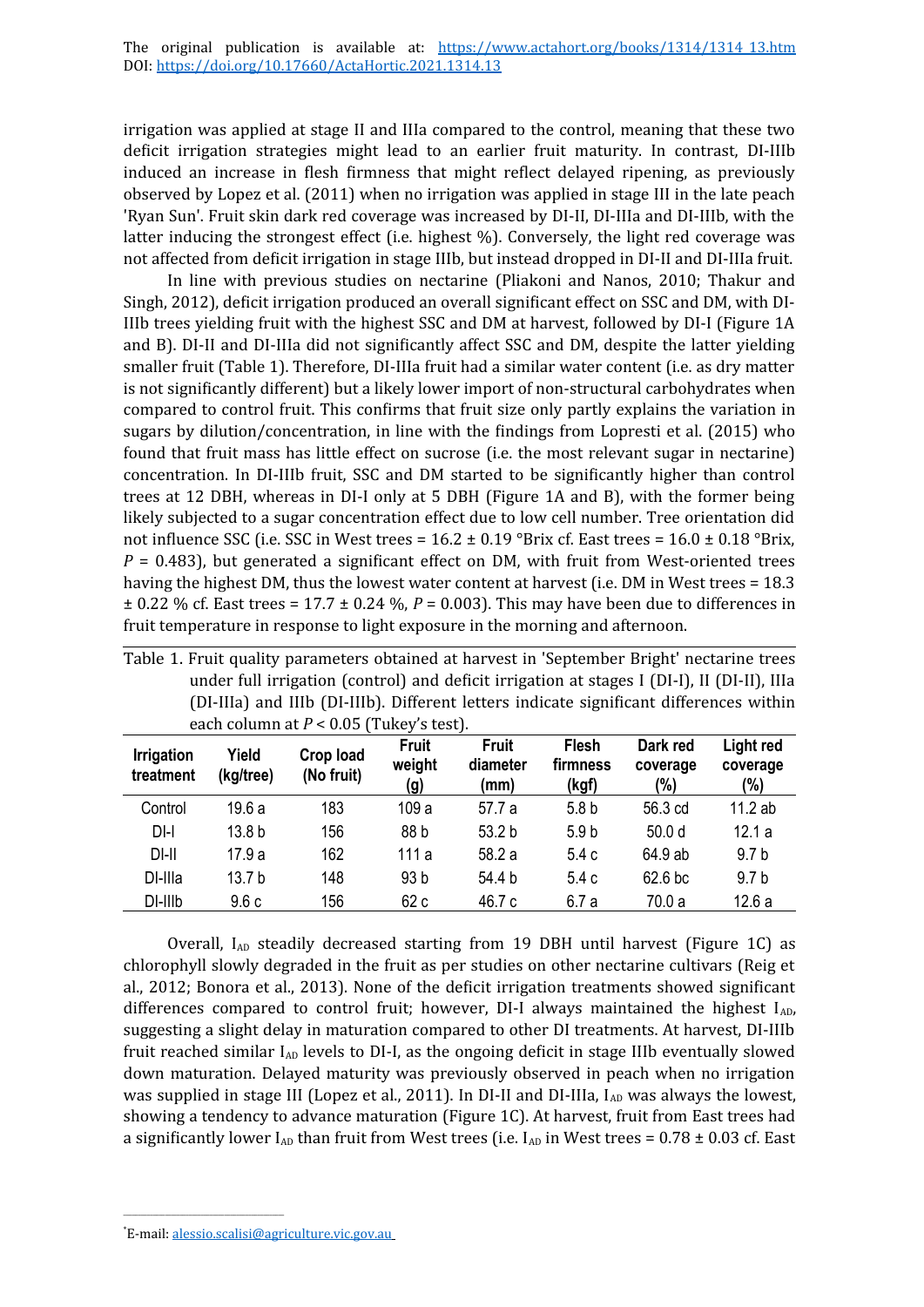trees =  $0.64 \pm 0.03$ ,  $P = 0.002$ ) suggesting that morning or afternoon sunlight exposure might influence maturity, with the latter causing high fruit chlorophyll degradation.

Deficit irrigation showed almost no effect on FLAV prior to harvest, even though a week after the beginning of DI-IIIb (19 DBH) a significant rise of FLAV was detected, to then return to a level near that of other irrigation treatments (Figure 1D). Thus, there seems to be a quick and temporary response of flavonols to water deficit. The overall pattern of FERARI followed a decreasing trend (Figure 1E), meaning that in this red-skin cultivar anthocyanins are slowly degraded and likely transformed into other pigments or phenolics. Also, FERARI did not seem to have a clear significant response to deficit irrigation at different fruit developmental stages, despite DI-IIIb fruit decreasing their anthocyanin levels two weeks after the beginning of stage IIIb (12 DBH) to then rise to the highest level observed among treatments at harvest, which was equivalent to FERARI in DI-I (Figure 1E). Tree orientation significantly affected FLAV (i.e. FLAV in West trees =  $7.96 \pm 0.28$  cf. East trees =  $6.36 \pm 2.40$ ,  $P < 0.001$ ) but not FERARI (i.e. FERARI in West trees =  $0.83 \pm 0.01$  cf. East trees =  $0.80 \pm 0.01$ 0.01, *P* = 0.143) at harvest. Fruit receiving more sunlight in the morning (i.e. in West trees), expressed a higher concentration of flavonols when compared to those hit by more light in the afternoon. This could be explained by the combined effect of light exposure and air temperature, but further studies need to be carried out to confirm these assumptions. The lack of an effect of deficit irrigation on flavonols and anthocyanins at harvest is in line with the findings of Pliakoni et al. (2010) who observed that the two phenolic compounds are not affected by regulated deficit irrigation (i.e. DI at stage II) despite total phenolic concentration being higher than in full-irrigated trees.

## **Crop performance**

Deficit irrigation in different fruit developmental stages induced various effects on the crop performance. None of the DI treatments guaranteed a crop performance as high as the one observed in control fruit, although in some stages, reducing irrigation improved some fruit characteristics (Table 2). CPL was observed in all the DI treatments since the most important fruit traits for fruit marketability were yield and fruit size, both significantly affected by water deficit, except for DI-II (Table 2). Water deficit at stage II induced a loss in other quality indices (IAD, flesh firmness, FLAV and FERARI) that resulted in an overall CPL of approximately 5%. The highest CPL was observed in DI-IIIa fruit (Table 2) where the only improved quality parameter was dark red coverage, whilst DI-IIIb trees produced the smallest CPL despite small fruit (Table 1) since SSC, DM, I<sub>AD</sub>, dark red coverage and flesh firmness were significantly improved at harvest.

<sup>\*</sup>E-mail: [alessio.scalisi@agriculture.vic.gov.au](mailto:alessio.scalisi@agriculture.vic.gov.au)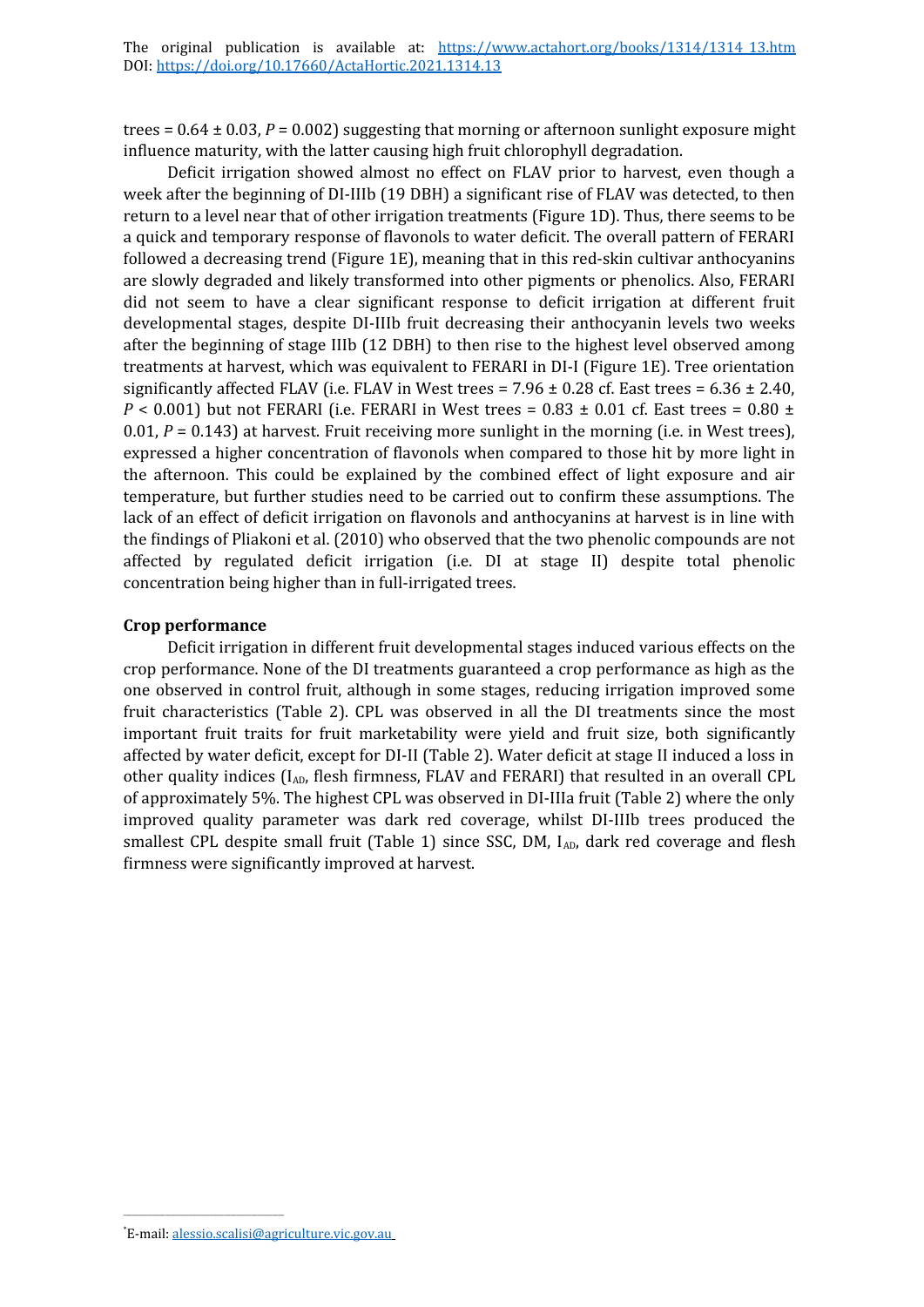

Figure 1. Soluble solid concentration (SSC, A), dry matter percentage (DM, B), index of absorbance difference  $(I_{AD}$ , C), flavonol concentration index (FLAV, D) and fluorescence excitation ratio anthocyanin relative index (FERARI, E) in fruit of 'September Bright' nectarine trees under full irrigation (control) and deficit irrigation at stages I (DI-I), II (DI-II), IIIa (DI-IIIa) and IIIb (DI-IIIb) of fruit development. Data represent average of West- and East-oriented trees and are reported in days before harvest (DBH); HSD bar: Tukey's honestly significant difference at *P*<0.05.

<sup>\*</sup>E-mail: [alessio.scalisi@agriculture.vic.gov.au](mailto:alessio.scalisi@agriculture.vic.gov.au)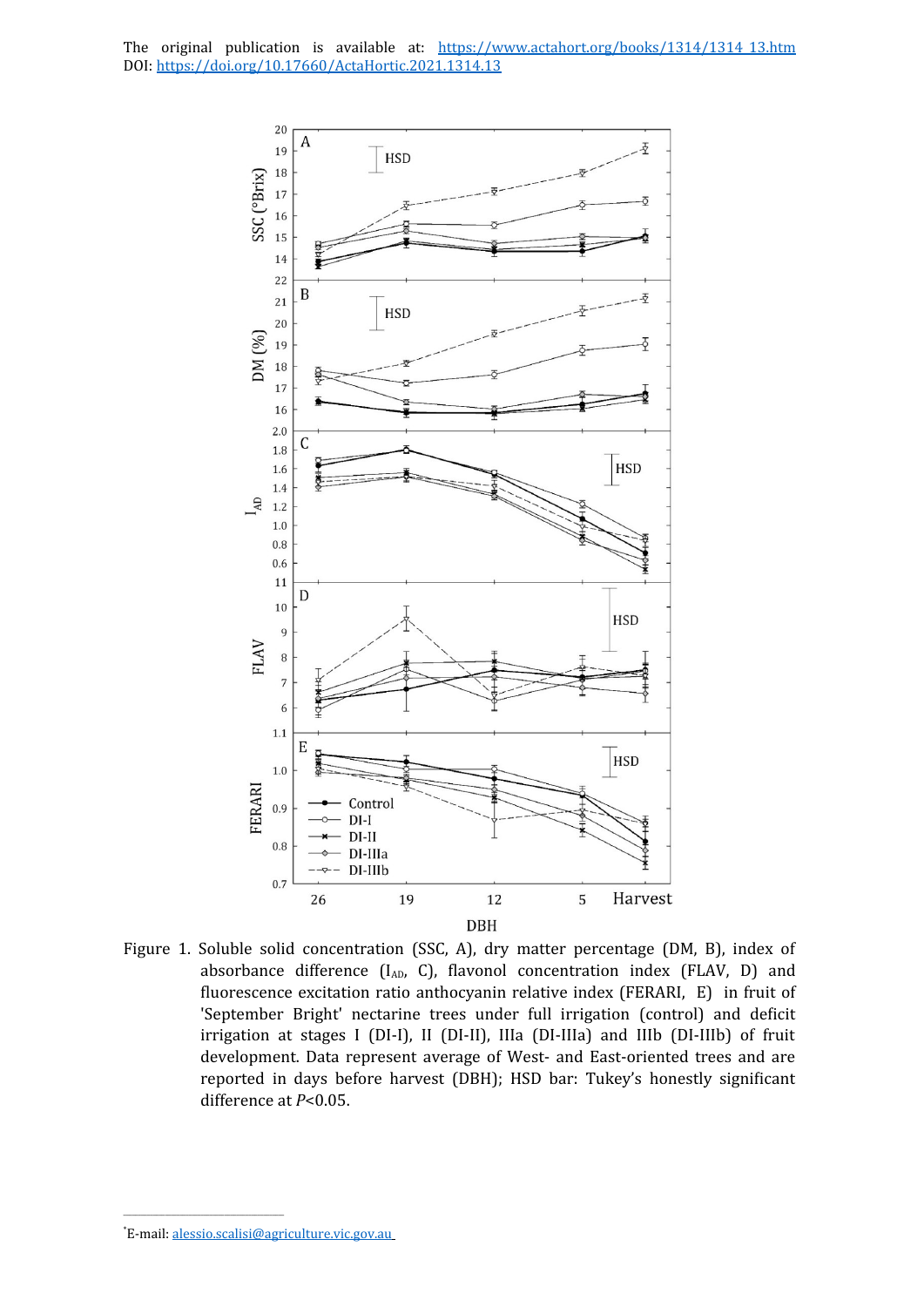Table 2. Crop performance index (CPI) and loss (CPL) at harvest in 'September Bright' nectarines trees under deficit irrigation at stages I (DI-I), II (DI-II), IIIa (DI-IIIa) and IIIb (DI-IIIb) of fruit growth. Performance indices expressed relative to control fruit.

| Crop parameter              | $DI-I$ | DI-II | DI-Illa | DI-IIIb |
|-----------------------------|--------|-------|---------|---------|
| Yield $[W^u=5]$             | 0.70   | 0.91  | 0.70    | 0.49    |
| Crop load [W=3]             | 0.85   | 0.89  | 0.81    | 0.85    |
| Fruit diameter [W=5]        | 0.92   | 1.01  | 0.94    | 0.81    |
| Flesh firmness [W=3]        | 1.02   | 0.93  | 0.93    | 1.16    |
| Dark red coverage [W=3]     | 0.89   | 1.15  | 1.11    | 1.24    |
| Light red coverage [W=1]    | 1.08   | 0.87  | 0.87    | 1.13    |
| $SSC^v$ [W=4]               | 1.11   | 0.99  | 0.99    | 1.27    |
| $DM^w$ [W=1]                | 1.14   | 0.98  | 0.99    | 1.26    |
| $I_{AD}$ <sup>x</sup> [W=3] | 1.23   | 0.75  | 0.89    | 1.19    |
| $FLAV'$ [W=1]               | 0.99   | 0.97  | 1.01    | 0.97    |
| FERARI <sup>z</sup> [W=1]   | 1.06   | 0.93  | 0.97    | 1.06    |
| <b>CPI</b>                  | 0.96   | 0.95  | 0.91    | 0.98    |
| <b>CPL</b>                  | 0.04   | 0.05  | 0.09    | 0.02    |

"Weight factor for each crop parameter on a scale from 1 (slightly important) to 5 (very important); 'soluble solid concentration; "dry matter; 'index of absorbance difference; <sup>y</sup>flavonol index; <sup>z</sup>fluorescence excitation ratio anthocyanin relative index.

#### **CONCLUSIONS**

This study highlighted fruit quality implications of deficit irrigation conducted at different stages of fruit development prior to harvest. None of the DI treatments caused an overall increase in crop performance, despite individual crop parameters being improved with each irrigation treatment. This study only evaluated a few crop parameters, and omitted others (e.g. juice content, acidity, sugar/acid balance, sensory traits) prior to and at harvest, thus crop performance might change based on the inclusion of other crop indices, and in response to post-harvest and storage conditions. Specific irrigation strategies are not applicable in all circumstances but, on the one hand need to rely on consumers' attitude and produce marketability, whereas on the other hand, they should also consider irrigation water price and availability, and impact on management costs such as pruning. The observed effects of tree orientation on  $I_{AD}$  and FLAV need to be further investigated in relation to light quality and intensity and fruit temperature at different times of the day and season, as they might have the potential to drive changes in the traditional approaches to tree training and orchard design. In conclusion, the portable devices used in this study were considered accurate enough to be used in cause-effect studies in fruit science.

#### **ACKNOWLEDGEMENTS**

The experiment was supported by the stone fruit experimental orchard project (SF17006 Summerfruit Orchard – Phase II) funded by Hort Innovation using Summerfruit levy and funds from the Australian Government with co-investment from Agriculture Victoria.

## **Literature cited**

<sup>\*</sup>E-mail: [alessio.scalisi@agriculture.vic.gov.au](mailto:alessio.scalisi@agriculture.vic.gov.au)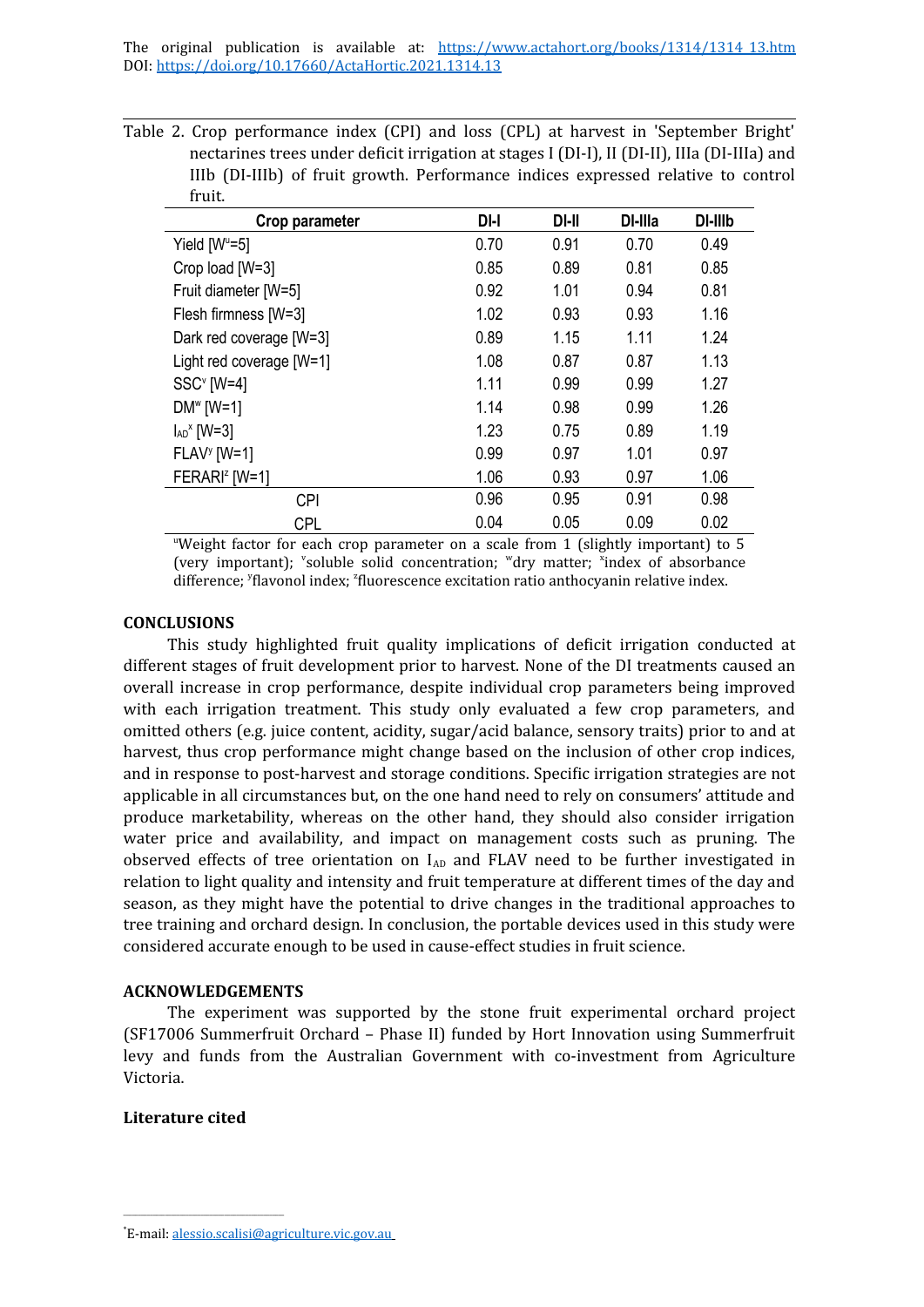Bahar, A., Kaplunov, T., Zutahy, Y., Daus, A., Lurie, S., and Lichter, A. (2012). Auto-fluorescence for analysis of ripening in Thompson Seedless and colour in Crimson Seedless table grapes. Aust J Grape Wine R, *18* (*3*), 353- 359.<https://doi.org/10.1111/j.1755-0238.2012.00199.x>

Baluja, J., Diago, M.P., Goovaerts, P., and Tardáguila, J. (2012). Spatio-temporal dynamics of grape anthocyanin accumulation in a Tempranillo vineyard monitored by proximal sensing. Aust J Grape Wine R, *18* (*2*), 173-182. <https://doi.org/10.1111/j.1755-0238.2012.00186.x>

Bonora, E., Stefanelli, D., and Costa, G. (2013). Nectarine Fruit Ripening and Quality Assessed Using the Index of Absorbance Difference  $(I_{AD})$ . Int J Agron, 2013. <http://dx.doi.org/10.1155/2013/242461>

Cerovic, Z.G., Moise, N., Agati, G., Latouche, G., Ghozlen, N.B., and Meyer, S. (2008). New portable optical sensors for the assessment of winegrape phenolic maturity based on berry fluorescence. J Food Compos Anal, *21* (*8*), 650-654.<https://doi.org/10.1016/j.jfca.2008.03.012>

Crisosto, C.H. (1994). Stone fruit maturity indices: a descriptive review. Postharvest News Infor, *5* (*6*), 65N-68N.

Horticulture Industry Network. (2019). [http://www.hin.com.au/networks/profitable-stonefruit-research/stonefruit-maturity-and-fruit-quality/da](http://www.hin.com.au/networks/profitable-stonefruit-research/stonefruit-maturity-and-fruit-quality/da-meter-iad-maturity-classes-database)[meter-iad-maturity-classes-database](http://www.hin.com.au/networks/profitable-stonefruit-research/stonefruit-maturity-and-fruit-quality/da-meter-iad-maturity-classes-database)

Infante, R. (2012). Harvest maturity indicators in the stone fruit industry. Stewart Postharvest Rev, *8* (*1*), 1-6. <https://doi.org/10.2212/spr.2012.1.3>

Li, S.H., Huguet, J.G., Schoch, P.G., and Orlando, P. (1989). Response of peach tree growth and cropping to soil water deficit at various phenological stages of fruit development. J Hortic. Sci, *64* (*5*), 541-552. <https://doi.org/10.1080/14620316.1989.11515989>

Lopez, G., Behboudian, M.H., Echeverria, G., Girona, J., and Marsal, J. (2011). Instrumental and sensory evaluation of fruit quality for 'Ryan's Sun' peach grown under deficit irrigation. HortTechnology, *21* (*6*), 712-719. <https://doi.org/10.21273/HORTTECH.21.6.712>

Lopresti, J., Goodwin, I., Holford, P., McGlasson, B. and Golding, J. (2015). Study on the relationship between sugar concentration and cell number and size distribution in nectarine. Acta Hortic. *1084*, 667-674. <https://doi.org/10.17660/ActaHortic.2015.1084.89>

Naor, A., Klein, I., Hupert, H., Grinblat, Y., Peres, M., and Kaufman, A. (1999). Water stress and crop level interactions in relation to nectarine yield, fruit size distribution, and water potentials. J Am Soc Hortic Sci *124*, 189–193. <https://doi.org/10.21273/jashs.124.2.189>

Naor, A., Hupert, H., Greenblat, Y., Peres, M., Kaufman, A., and Klein, I. (2001). The response of nectarine fruit size and midday stem water potential to irrigation level in stage III and crop load. J Am Soc Hortic Sci *126*, 140–143. <https://doi.org/10.21273/jashs.126.1.140>

Pliakoni, E.D. and Nanos, G.D. (2010). Deficit irrigation and reflective mulch effects on peach and nectarine fruit quality and storage ability. Acta Hortic. *877*, 215-222.<https://doi.org/10.17660/ActaHortic.2010.877.22>

Pliakoni, E.D., Nanos, G.D., and Gil, M.I. (2010). Two-Season study of the influence of regulated deficit irrigation and reflective mulch on individual and total phenolic compounds of nectarines at harvest and during storage. J Agr Food Chem, *58* (*22*), 11783–11789.<https://doi.org/10.1021/jf102387m>

Reig, G., Alegre, S., Iglesias, I., Echeverría, G. and Gatius, F. (2012). Fruit quality, colour development and index of absorbance difference (iad) of different nectarine cultivars at different harvest dates. Acta Hortic. *934*, 1117- 1126.<https://doi.org/10.17660/ActaHortic.2012.934.150>

Scalisi, A., O'Connell, M.G., Stefanelli, D., and Lo Bianco, R. (2019). Fruit and leaf sensing for continuous detection of nectarine water status. Front Plant Sci, *10*.<https://doi.org/10.3389/fpls.2019.00805>

Subedi, P.P., Walsh, K. B., and Owens, G. (2007). Prediction of mango eating quality at harvest using short-wave near infrared spectrometry. Postharvest Biol Tec, *43* (*3*), 326-334. <https://doi.org/10.1016/j.postharvbio.2006.09.012>

Thakur, A., and Singh, Z. (2012). Responses of 'Spring Bright' and 'Summer Bright' nectarines to deficit irrigation: Fruit growth and concentration of sugars and organic acids. Sci Hortic, *135*, 112-119. <https://doi.org/10.1016/j.scienta.2011.12.013>

<sup>\*</sup>E-mail: [alessio.scalisi@agriculture.vic.gov.au](mailto:alessio.scalisi@agriculture.vic.gov.au)